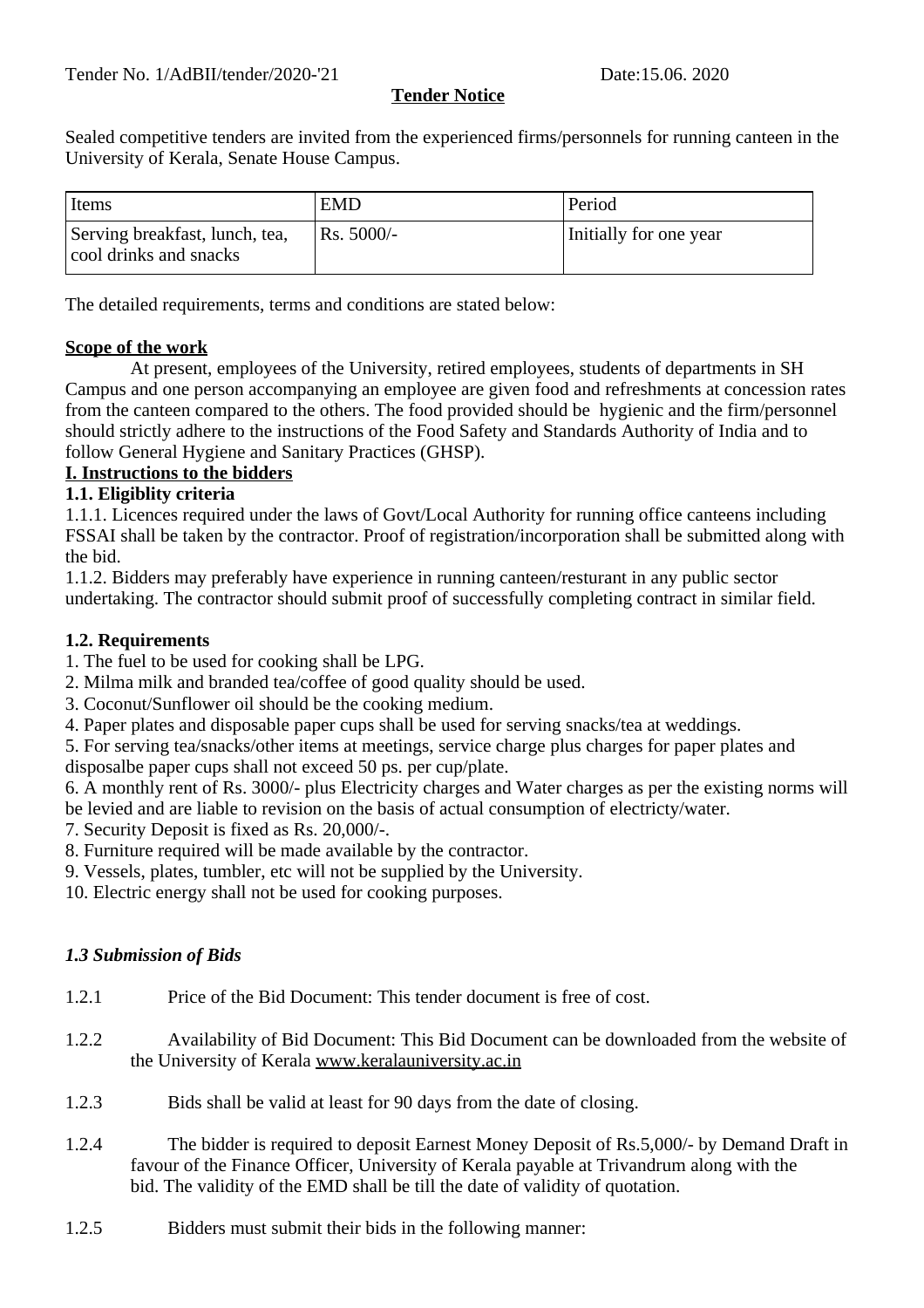- 2.5.1 One sealed envelope containing the Commercial Bid.
- 2.5..2 One sealed envelope containing the Price Bid.
- 2.5.3 One sealed envelope containing the EMD payment.

 All the above three envelopes shall be superscribed with Commercial bid/Price Bid/EMD respectively and with Tender Reference Item/Service for which tender is submitted and closing date.

All the above three envelopes shall be put in another common envelope, which shall be superscibed with Tender Reference Item/Service for which tender is submitted and closing date.

Bids complete in all respects will be addressed to:

 The Registrar, University of Kerala, Palayam, Thiruvananthapuram-695034

#### **Terms & Conditions**

1. The bidder shall quote price in clear terms as well as the details of experience.

2. The rates quoted must be inclusive of taxes, cost of supply, etc.

3. The price should be quoted only in Indian Rupees.

4.This Bid Document can be downloaded from the website of the University of Kerala www.keralauniversity.ac.in

5. The bidder should have experience in running canteen/resturant in any public sector undertaking. References in this aspect should be given along with the credentials and appropriate documents regarding this should be submitted.

6. Bidder can visit the site before submitting the bid if required.

7. The decision of the University in all matters will be final.

8. The University has the right to cancel the work order at any time without assigning any reason in part or in full.

9. This bid will be a two-part bid.

10. Bidders should examine all instructions, terms and conditions given in the tender document. Failure to furnish information required by the bid or submission of bid not substantially responsive in every respect will be at the bidder's risk and may result in rejection of bids. Bidders should strictly submit the bid as specified in the tender, failing which the bids will be treated as non-responsive and will be rejected. 11. The technical bid format as given in the tender shall be filled. The technical bid shall not contain any

indications of price, otherwise the bid will be rejected.

12. All 47 items must be quoted in Annexure-B of commercial bid.

13. The bidder is required to deposit Earnest Money Deposit of Rs. 5,000/- as per the instructions in the site. The validity of the EMD shall be till the date of validity of quotation.

14. It will be the responsiblity of the bidder that all factors have been investigated and considered while submitting the bids and no claim whatsoever including those of financial adjustments to the contract under this tender will be entertained.

15. Only the technically qualified bids will be considered for price bid.

16. All the mandatory documents should be appended along with the tender.

17. The offer submitted by the bidders should be valid for a minimum period of 180 days from the date of opening of the tender.

18. In case of disputes, only the court situated in Thiruvananthapuram will have the jurisdiction.

19. The contractor shall, at all times, ensure discipline, decent and courteous behaviour by his employees.

20. The contractor shall not use the building and premises for residential purposes.

21. The canteen shall operate on all working days between 7 am to 7 pm only

22. The rate list and menu as approved by the University should be displayed in the noticeboard.

23. Safety standards should be properly maintained.

24. The contractor shall not make any addition or alteration to the building/premises or tamper with the fittings or electrical installations therein, nor make any unauthorized constructions or extension to the electricity or water supply lines, without the specific written permission.

25. The procurement of necessary provisions viz, rice, atta, vegetables, oil, condiments, spices, etc and gas for the canteen will be the sole responsibility of the contractor and no financial or other types of assistance for such procurement will be given.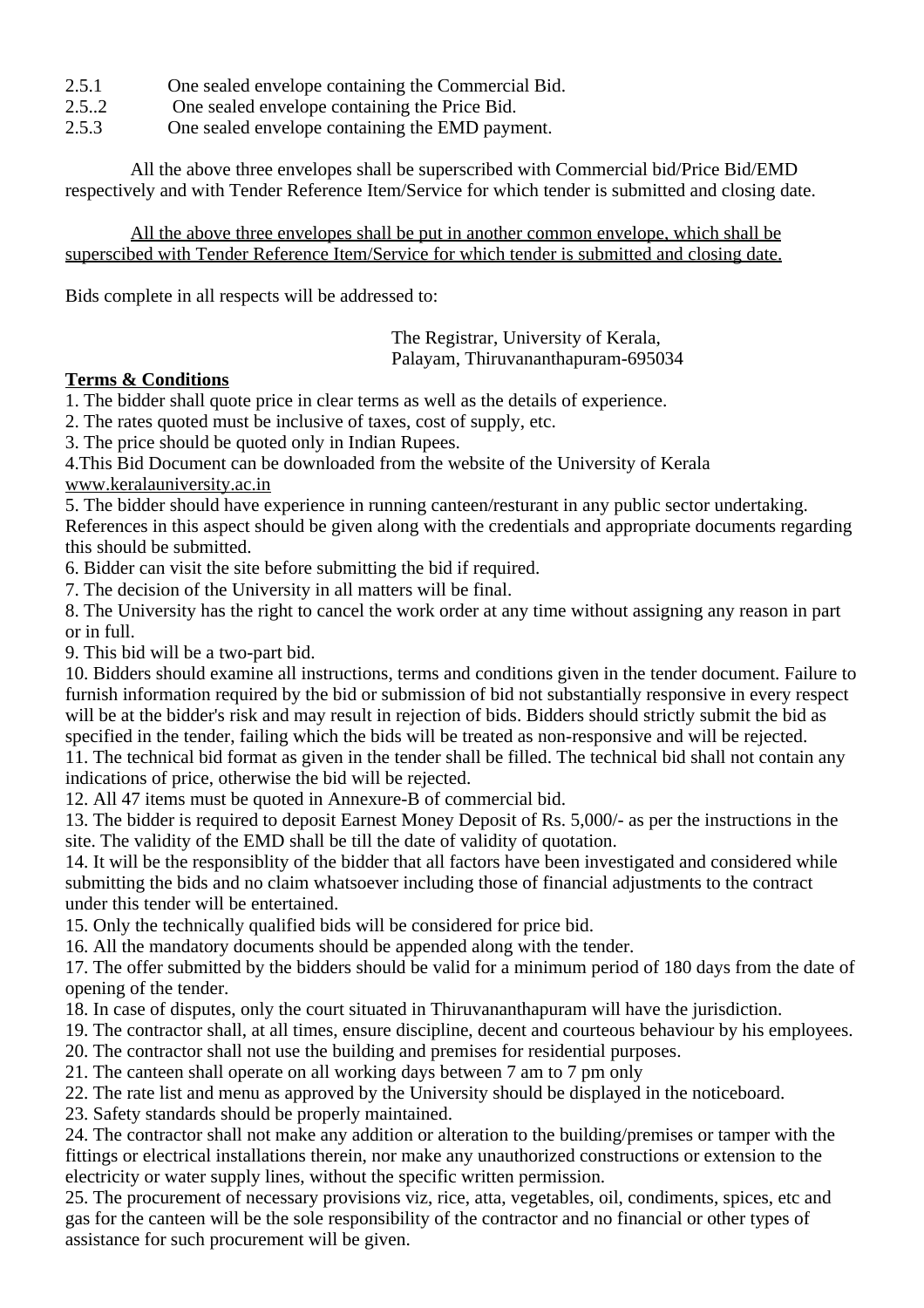26. The contractor will have to make arrangement for clealiness of canteen and its surroundings to the satisfaction of the University. The contractor shall also be responsible for the safe and hygienic disposal of the canteen waste.

27. Plastic wastes shall be removed from University premises on daily basis by the contractor. Drainage line at kitchen area/plate washing area shall be maintained by the contractor.

28. The contractor will be required to execute an agreement in the prescibed form in this behalf in case the contract is awarded.

29. **In case of any complaints regarding indecent behaviour or quality of food, the contract will be terminated without prior notice and Security Deposit will be withheld as penalty.**

30. The contractor should ensure that all the employees of the Canteen follow Covid guidelines as directed by the Government from time to time.

| Category                              | $\ddot{\cdot}$       | Two-bid tender                                   |
|---------------------------------------|----------------------|--------------------------------------------------|
| Name of the item                      |                      | Running of New Canteen in Senate House<br>Campus |
| Tender No.                            | $\bullet$<br>$\cdot$ | AdBII/1/06/2020                                  |
| <b>Issue Date</b>                     | $\ddot{\cdot}$       |                                                  |
| Closing date &<br>time for submission | $\ddot{\cdot}$       | 01.07.2020 @ 3 PM                                |
| <b>EMD Amount</b>                     | $\ddot{\cdot}$       | Rs. 5,000/-                                      |
| Opening Date & Time                   | $\vdots$             | 01.07.2020 @ 4 PM                                |

 Sd/- REGISTRAR

### **Annexure-A**

*TECHNICAL BID IN RESPONSE TO TENDER No. \_\_\_\_\_\_\_\_\_\_\_\_\_\_\_\_\_\_\_\_\_\_\_\_\_\_\_\_\_\_\_*

### *Name:*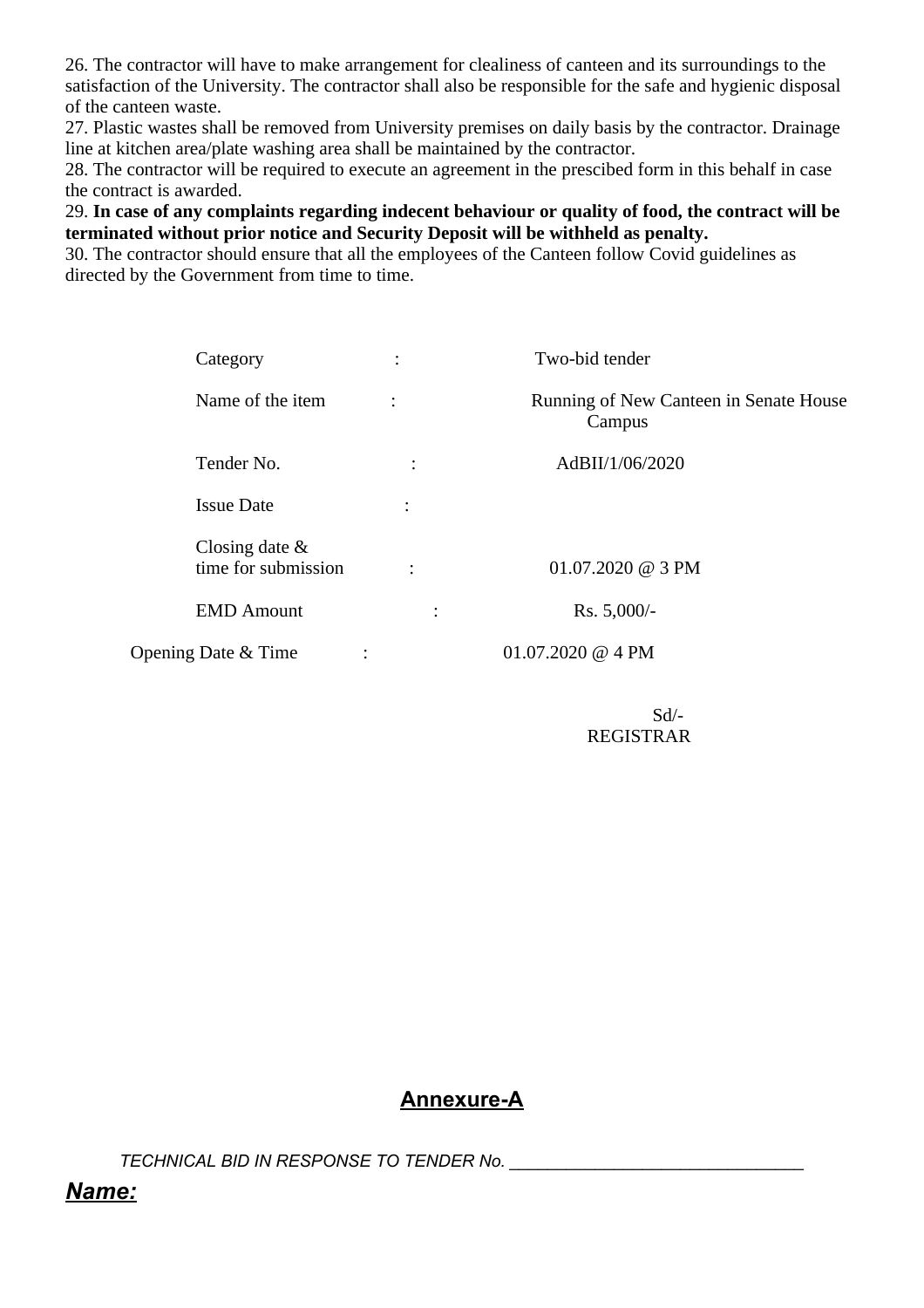## *Address:*

## *Telephone No:*

| SI. No.        |                                                                                    | Details |
|----------------|------------------------------------------------------------------------------------|---------|
| $\mathbf{1}$ . | License No.                                                                        |         |
| 2.             | PAN No.                                                                            |         |
| 3.             | Name of the organizations where<br>similar services were provided by the<br>bidder |         |
| 4.             | <b>EMD details</b>                                                                 |         |

### *Annexure-B*

# *Quotation for Canteen Contractor*

# *NAME : ADDRESS :*

### *TELEPHONE NO :*

| Sl No     | Item             | Rate for Staff (Rs.) | Rate for Public(Rs.) |
|-----------|------------------|----------------------|----------------------|
|           | Tea (6 ounce)    |                      |                      |
| <u>∠.</u> | Coffee (6 ounce) |                      |                      |
|           |                  |                      |                      |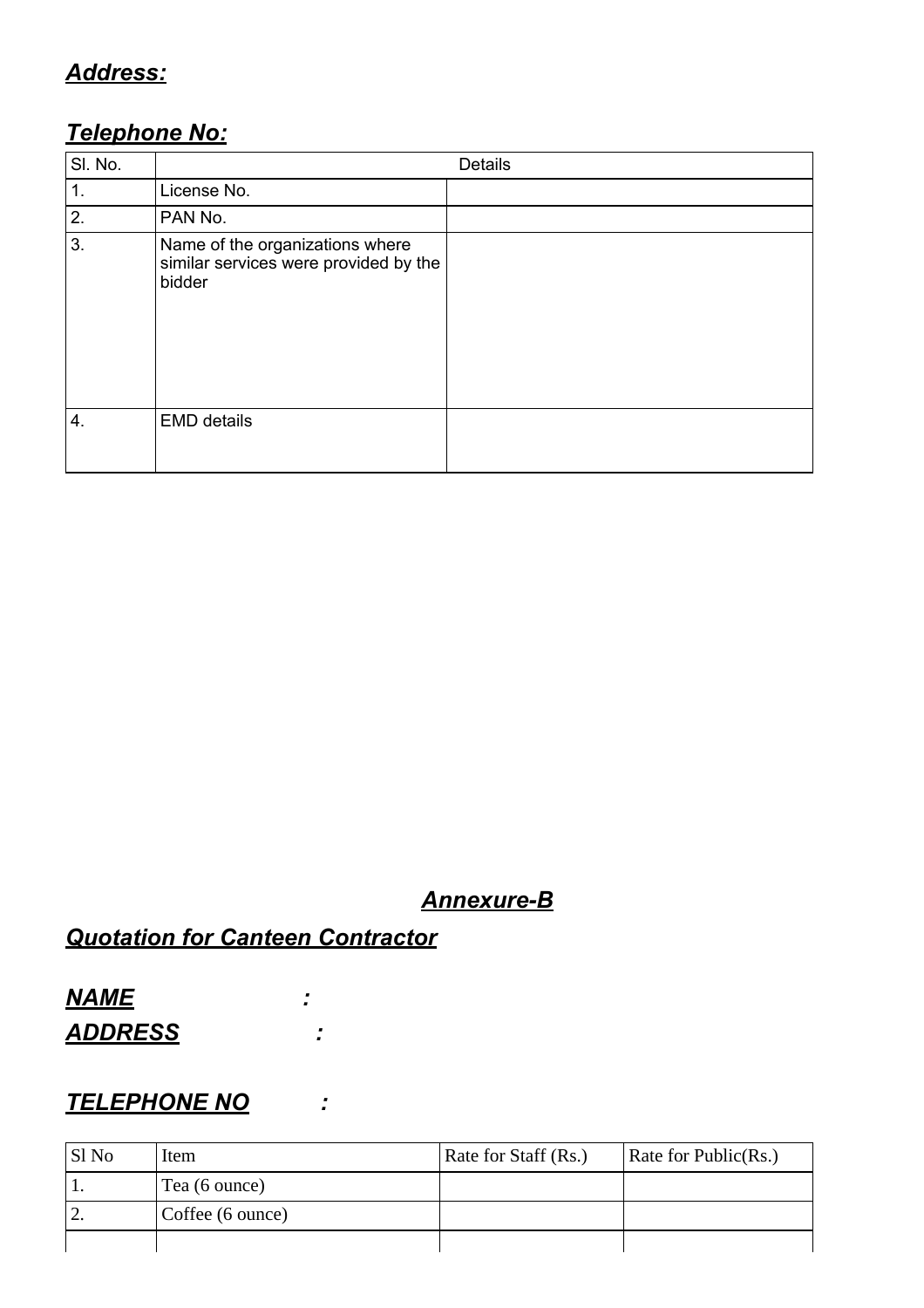| 3.  | Bru coffee (6 ounce)                                 |  |
|-----|------------------------------------------------------|--|
| 4.  | Milk (8 ounce)                                       |  |
| 5.  | Horlicks (6 ounce)                                   |  |
| 6.  | Bournvita (6 ounce)                                  |  |
| 7.  | Lemon Juice (1 glass)                                |  |
| 8.  | Cool drinks (1 glass)                                |  |
| 9.  | Dosa $(60 g)$                                        |  |
| 10. | Puttu (2 piece, green gram &<br>Pappadam)            |  |
| 11. | Appam (60 g)                                         |  |
| 12. | Idiappam $(60 g)$                                    |  |
| 13. | Chappatti (1 set-3 Nos & curry)                      |  |
| 14. | Porotta (1 No-100g)                                  |  |
| 15. | Poori Masala(1 set-3 Nos with<br>masala)             |  |
| 16. | Idili $(60 g)$                                       |  |
| 17. | Parippu Vada (75 g)                                  |  |
| 18. | Uzhunnu Vada (75 g)                                  |  |
| 19. | Pazhampori (75 g)                                    |  |
| 20. | Modakam (75 g)                                       |  |
| 21. | Vazhakka Baji (75 g)                                 |  |
| 22. | Rasavada (75 g)                                      |  |
| 23. | Unniappam (75 g)                                     |  |
| 24. | Munthirikothu (75 g)                                 |  |
| 25. | Ullivada (75 g)                                      |  |
| 26. | Neyyappam (100 g)                                    |  |
| 27. | Green peas curry (100 g)                             |  |
| 28. | Tomato curry (100 g)                                 |  |
| 29. | Kadala curry (100 g)                                 |  |
| 30. | Potato curry (100 g)                                 |  |
| 31. | Egg roast (1 egg)                                    |  |
| 32. | Omlet(1 egg)                                         |  |
| 33. | Fish curry (100 g with fish piece)                   |  |
| 34. | Fish fry (1 piece)                                   |  |
| 35. | Beef curry (100 g)                                   |  |
| 36. | Beef fry $(100 g)$                                   |  |
| 37. | Mutton curry ((80 g)                                 |  |
| 38. | Mutton fry (80 g)                                    |  |
| 39. | Chicken curry (100 g)                                |  |
| 40. | Chicken fry (100 g)                                  |  |
| 41. | Ney choru (1 plate with salad,<br>pappadam & pickle) |  |